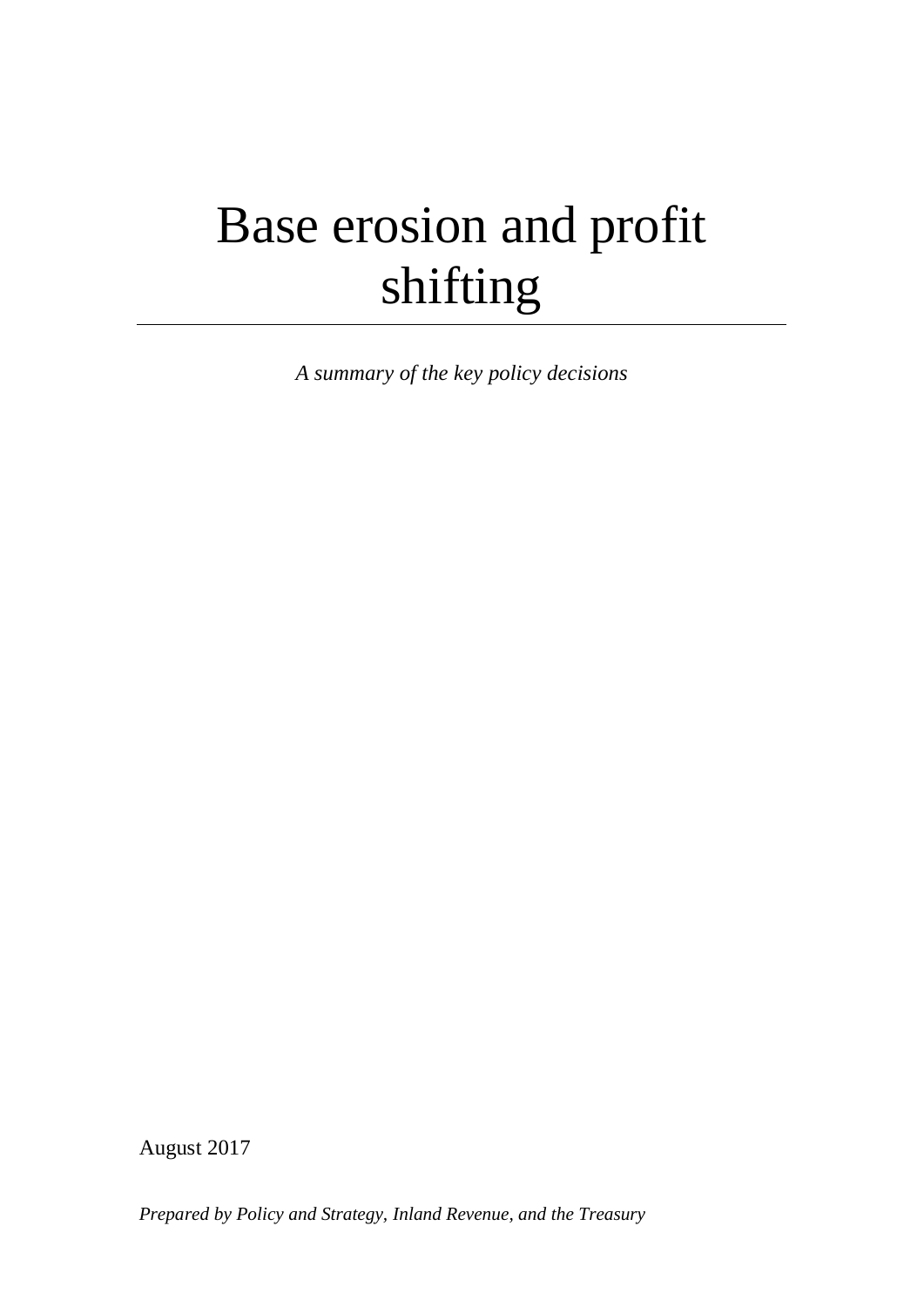First published in August 2017 by Policy and Strategy, Inland Revenue, PO Box 2198, Wellington 6140.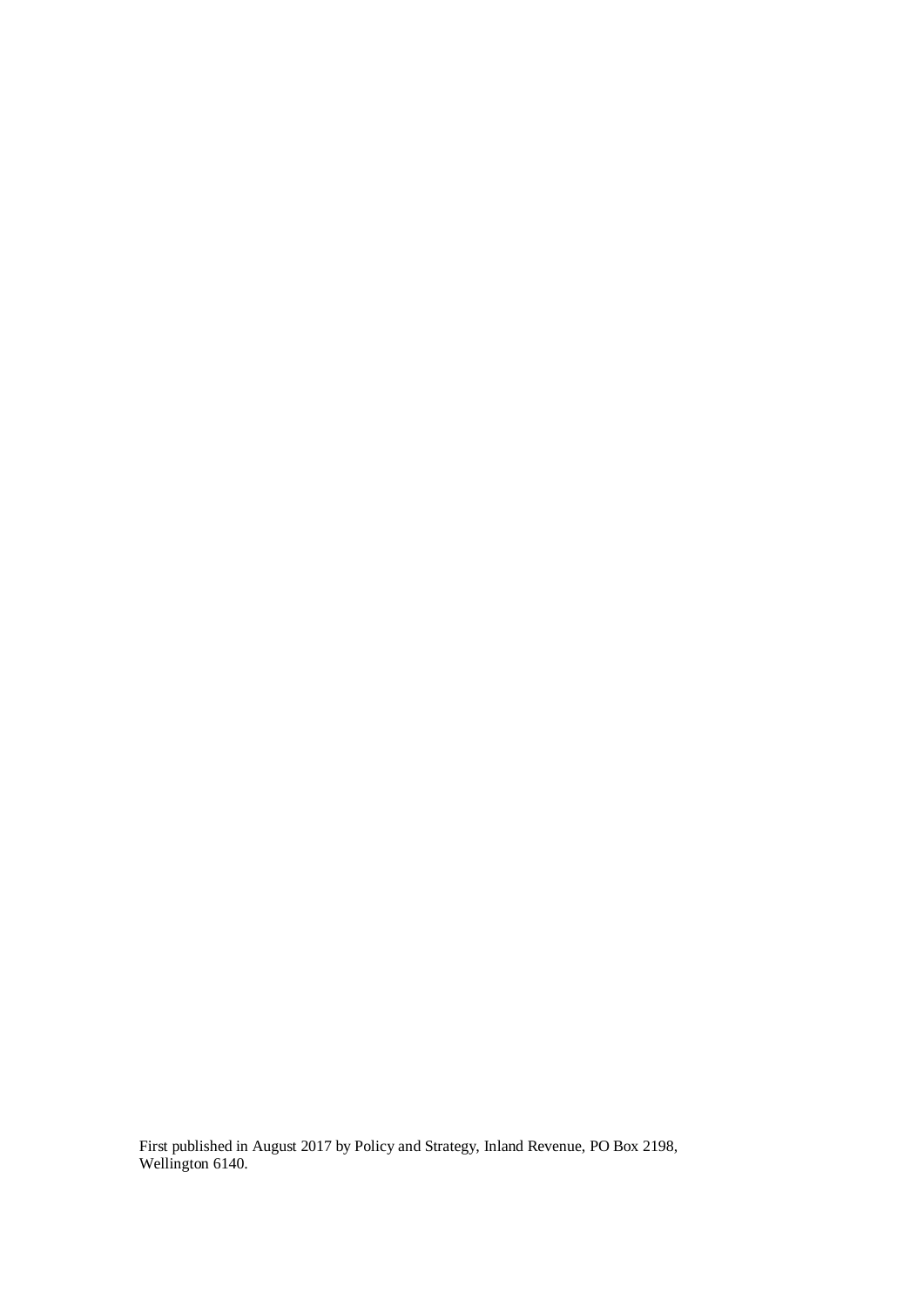# **CONTENTS**

| 1. | <b>Introduction</b>                                    |  |
|----|--------------------------------------------------------|--|
| 2. | <b>Strengthening our interest limitation rules</b>     |  |
| 3. | Transfer pricing and permanent establishment avoidance |  |
| 4. | <b>Addressing hybrid mismatch arrangements</b>         |  |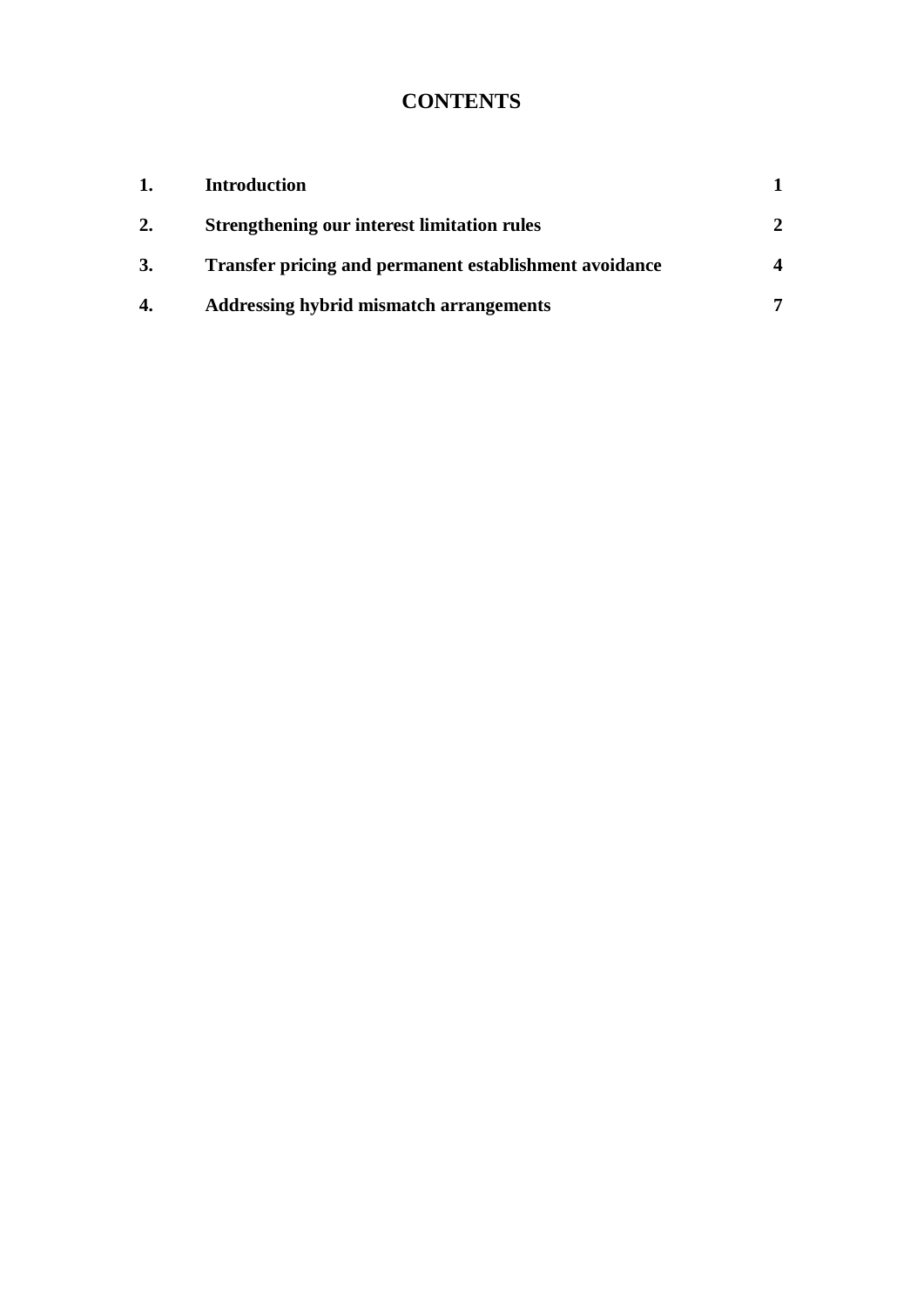#### <span id="page-3-0"></span>**1. Introduction**

<u>.</u>

- 1.1 In September 2016 and March 2017 the Government released three discussion documents that proposed a comprehensive package of law changes to combat base erosion and profit shifting (BEPS):
	- *BEPS – Strengthening our interest limitation rules*;
	- *BEPS – Transfer pricing and permanent establishment avoidance*; and
	- *Addressing hybrid mismatch arrangements*.
- 1.2 On 3 August 2017, Ministers announced the Government's policy decisions on the proposed package of BEPS measures. As part of this announcement the Government proactively released the relevant BEPS Cabinet papers, policy reports and public submissions. For more information see the media statement<sup>[1](#page-3-1)</sup> and background documents.<sup>[2](#page-3-2)</sup>
- 1.3 This document summarises the Government's key policy decisions. Note that this is a non-exhaustive list – for the details of all the policy decisions see the relevant Cabinet papers.

<span id="page-3-1"></span><sup>1</sup> *Govt announces BEPS decisions* (3 August 2017), available at http://taxpolicy.ird.govt.nz/news/2017-08-03-govt-announces-bepsdecisions

<span id="page-3-2"></span><sup>2</sup> *BEPS – Policy reports, Cabinet papers and regulatory impact assessments* (August 2017), available at http://taxpolicy.ird.govt.nz/publications/2017-other-beps/overview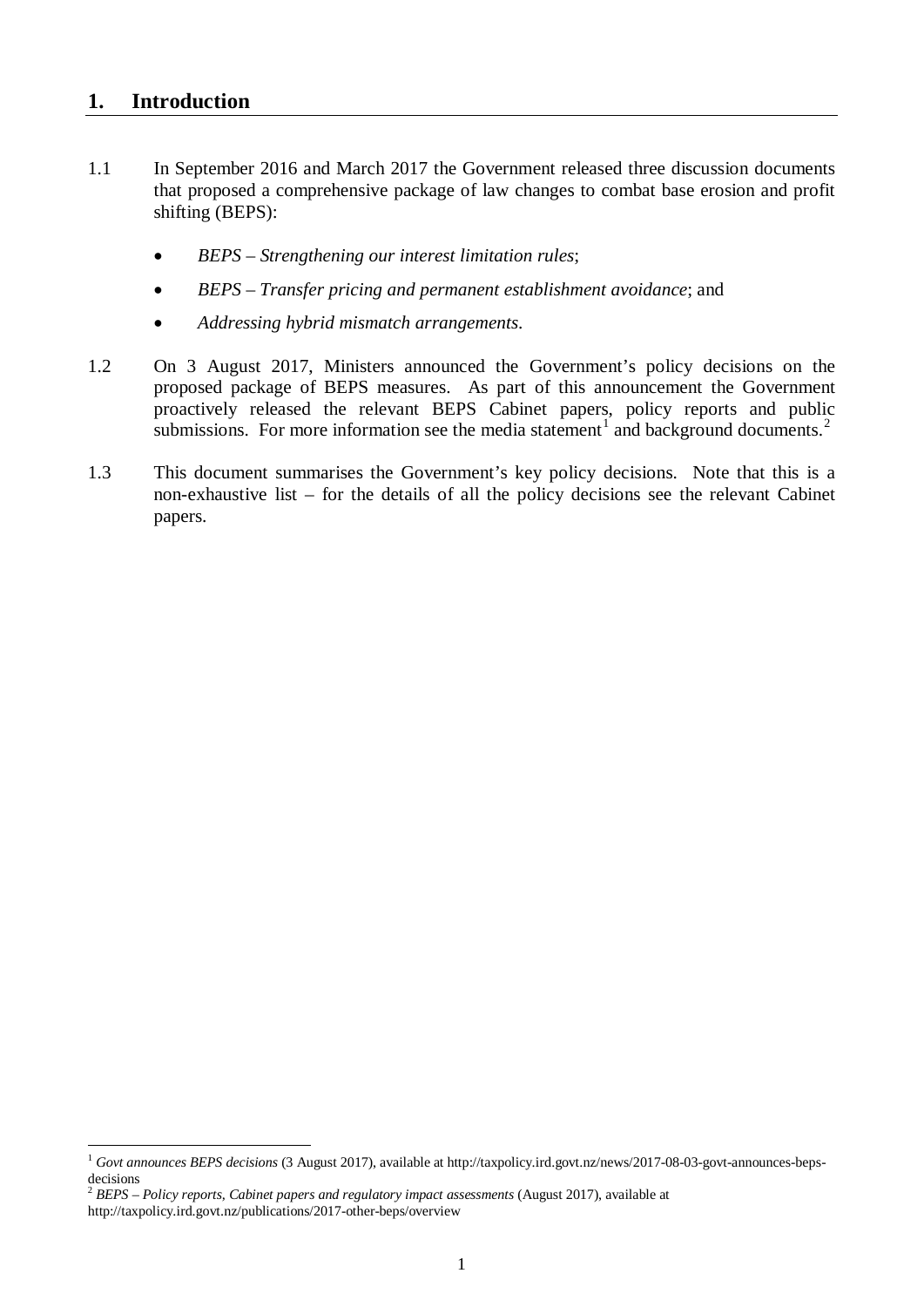# **2. Strengthening our interest limitation rules**

The Cabinet paper with the details of all the policy decisions is available at http://taxpolicy.ird.govt.nz/publications/2017-other-beps/15-cabinet-paperinterest

<span id="page-4-0"></span>

| <b>Proposal</b>                                                                                                                                                                                                                                                                                                                                  | <b>Summary of submissions</b>                                                                                                                                                                                                                                                                                                                                                                                                  | <b>Final decision</b>                                                                                                                                                                                                                                                                                                                                                                                                                                                                                                                                                                                                                                                                                                               |
|--------------------------------------------------------------------------------------------------------------------------------------------------------------------------------------------------------------------------------------------------------------------------------------------------------------------------------------------------|--------------------------------------------------------------------------------------------------------------------------------------------------------------------------------------------------------------------------------------------------------------------------------------------------------------------------------------------------------------------------------------------------------------------------------|-------------------------------------------------------------------------------------------------------------------------------------------------------------------------------------------------------------------------------------------------------------------------------------------------------------------------------------------------------------------------------------------------------------------------------------------------------------------------------------------------------------------------------------------------------------------------------------------------------------------------------------------------------------------------------------------------------------------------------------|
| Interest rate cap<br>To limit the interest rate charged by a<br>foreign parent to its New Zealand<br>subsidiary based on the foreign parent's<br>own credit rating plus a small margin.                                                                                                                                                          | Almost all submitters did not support this proposal.<br>Their key concerns were that it:<br>could affect the interest rates of companies with low<br>$\bullet$<br>amounts of debt who are not being aggressive;<br>could be difficult to apply if the foreign parent has<br>$\bullet$<br>no credit rating; and<br>is inconsistent with our Double Tax Agreements<br>$\bullet$<br>(DTA) and will result in double taxation.     | The Government has agreed to replace the interest rate<br>cap proposal with a <i>restricted transfer pricing</i> rule. This<br>approach will usually produce the same result, as it will<br>require the interest rate to:<br>be in line with the parent's cost of borrowing on the<br>$\bullet$<br>assumption that the borrower is supported by its<br>foreign parent in the event of a default; and<br>be set on the basis that it is "vanilla" $-$ disregarding<br>$\bullet$<br>any features or terms that could push up the interest<br>rate.<br>However, the restricted transfer pricing rule has more<br>flexibility compared with the interest rate cap, so it<br>produces more appropriate outcomes in exceptional<br>cases. |
| Thin capitalisation non-debt liability<br>adjustment<br>The amount of debt allowed under thin<br>capitalisation rules is limited to 60 percent<br>of the taxpayer's "assets". The proposal<br>was to reduce the taxpayer's "assets" by the<br>amount of its non-debt liabilities (that is, its<br>liabilities other than interest bearing debt). | Many submitters accepted that the treatment of non-debt<br>liabilities needs to change.<br>However, nearly all submitters said deferred tax<br>liabilities should not be counted as a non-debt liability<br>under this new rule. Australia carves out deferred tax<br>from this adjustment.<br>Some submitters suggested that redeemable preference<br>shares and certain classes of derivatives should also be<br>carved out. | The Government has agreed to this proposal in principle.<br>Officials will consult further on whether certain types of<br>deferred tax liabilities should be excluded under the new<br>rule.                                                                                                                                                                                                                                                                                                                                                                                                                                                                                                                                        |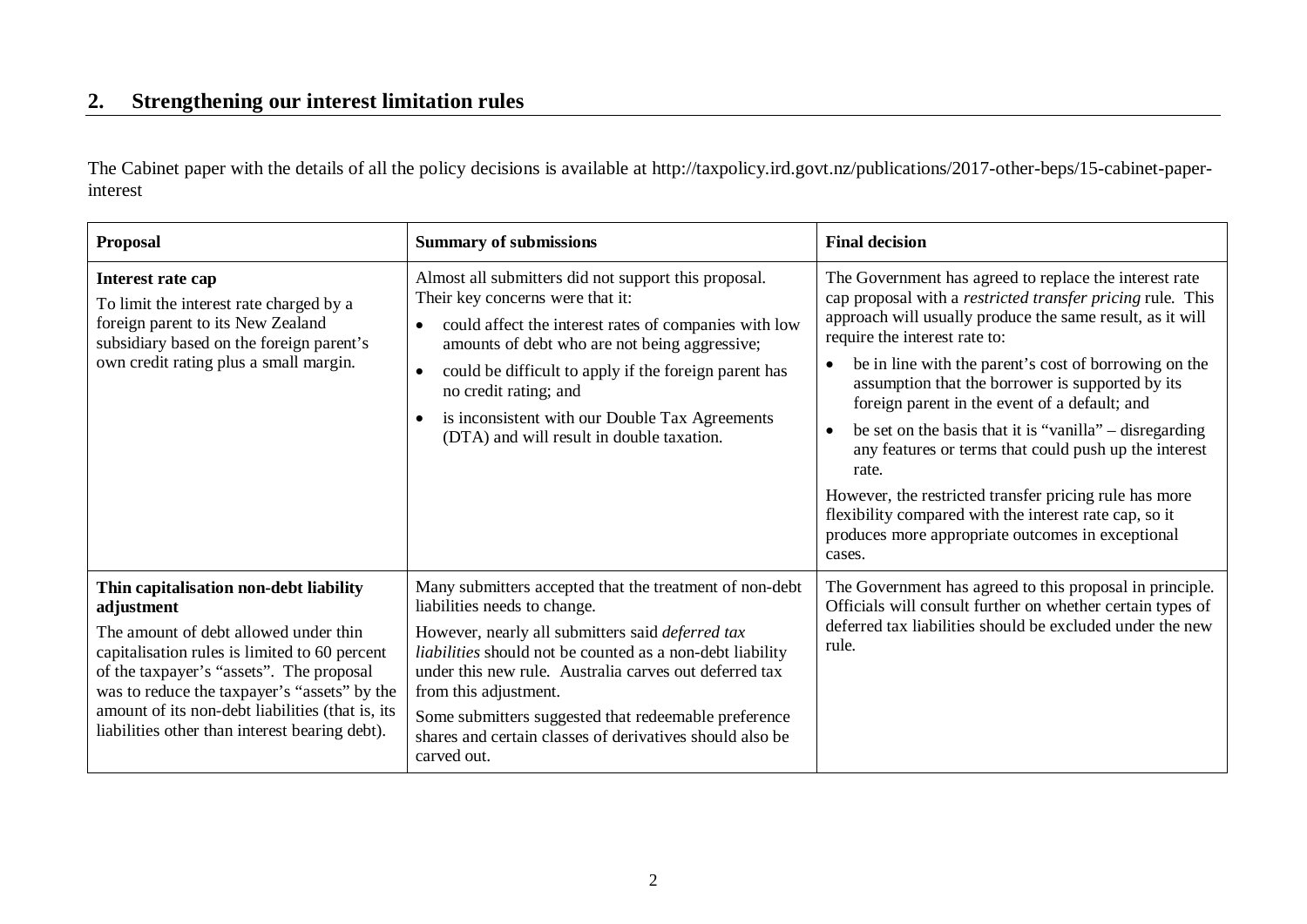| <b>Proposal</b>                                                                                                                                                                                                                                                                                                     | <b>Summary of submissions</b>                                                                                                                                                                                                                                                                                                                  | <b>Final decision</b>                                                                                                                                                                                                                                                                           |
|---------------------------------------------------------------------------------------------------------------------------------------------------------------------------------------------------------------------------------------------------------------------------------------------------------------------|------------------------------------------------------------------------------------------------------------------------------------------------------------------------------------------------------------------------------------------------------------------------------------------------------------------------------------------------|-------------------------------------------------------------------------------------------------------------------------------------------------------------------------------------------------------------------------------------------------------------------------------------------------|
| <b>Infrastructure projects</b><br>To exempt certain infrastructure projects<br>funded entirely with third-party limited<br>recourse loans from interest limitation<br>rules. This exemption recognises that such<br>funding presents little risk of BEPS.                                                           | Submitters strongly supported this proposal and wrote<br>that it would make New Zealand a more attractive place<br>for Public Private Partnership (PPP) investment.<br>Submitters did make several technical submissions,<br>primarily with a focus on ensuring the exemption works<br>with the various commercial structures adopted by PPPs. | The Government has agreed to this proposal in principle.<br>Further consultation with submitters on technical detail is<br>necessary.                                                                                                                                                           |
| Removing the net current valuation<br>method for thin capitalisation<br>To remove the ability for a company to use<br>a value for an asset for thin capitalisation<br>purposes that is different from what is used<br>for financial reporting purposes, provided<br>the valuation would be allowable under<br>GAAP. | Submitters did not support this change, arguing it would<br>result in high compliance costs.                                                                                                                                                                                                                                                   | The Government has agreed to modify this proposal to<br>allow taxpayers to retain the ability to use asset values<br>for thin capitalisation that differ from those reported in<br>their financial accounts, but will develop clearer<br>legislative requirements for when this option is used. |
| Removing the option to measure debt<br>and assets at year-end for thin<br>capitalisation<br>To require debt and assets to be valued for<br>thin capitalisation based on average values<br>at the end of every quarter or day.                                                                                       | Submitters did not support this change, arguing it would<br>result in high compliance costs.                                                                                                                                                                                                                                                   | This proposal will not proceed. The Government has<br>instead agreed to develop an anti-avoidance rule that<br>applies when a taxpayer substantially repays a loan just<br>before the end of the year.                                                                                          |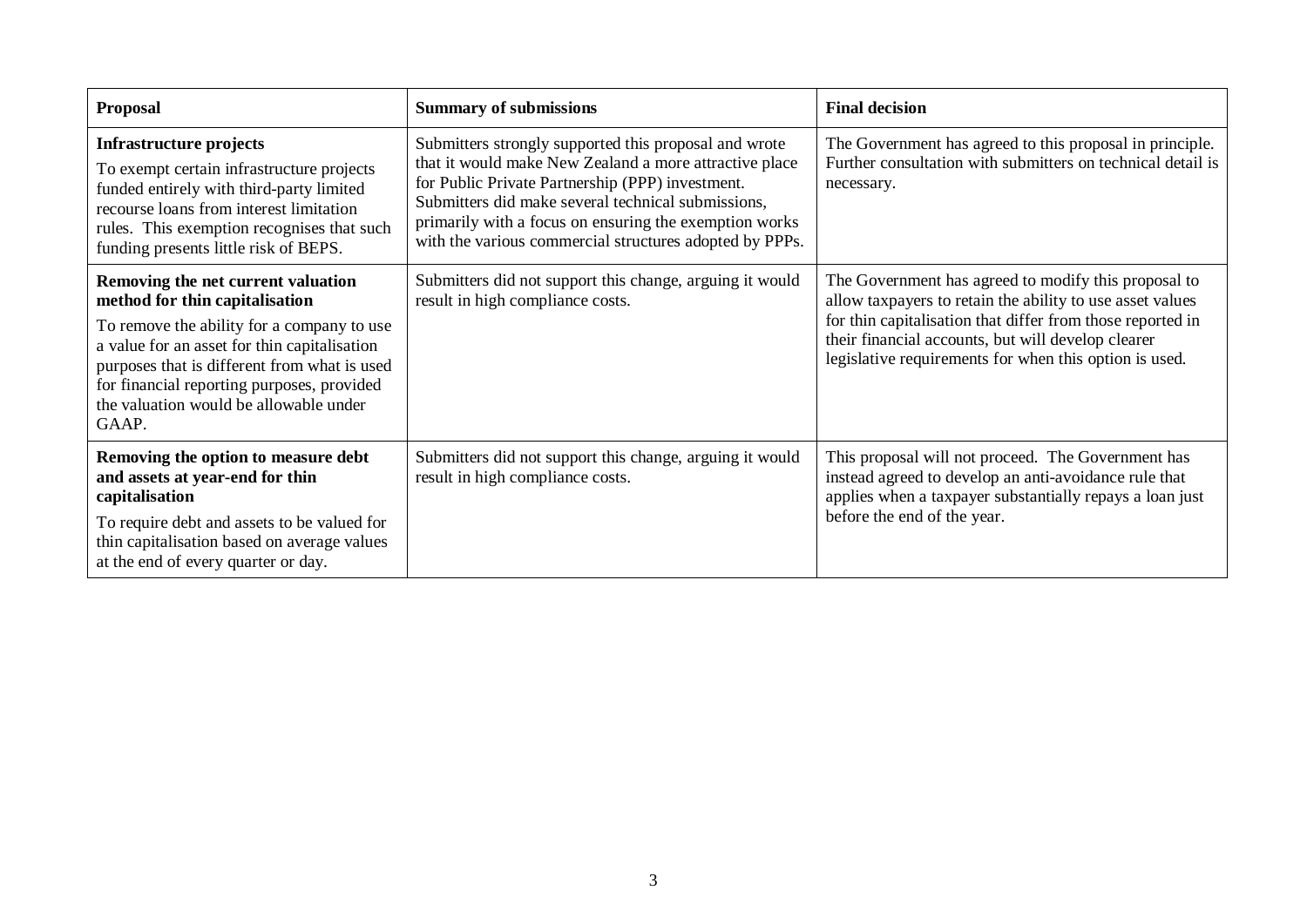# **3. Transfer pricing and permanent establishment avoidance**

The Cabinet paper with the details of all the policy decisions is available at http://taxpolicy.ird.govt.nz/publications/2017-other-beps/17-cabinet-papertransfer-pricing

<span id="page-6-0"></span>

| <b>Proposal</b>                                                                                                                                                                                                                                                                                            | <b>Summary of submissions</b>                                                                                                                                                                                                                                                                                                                                                           | <b>Final decision</b>                                                                                                                                                                                                                                                                                                                                                                            |
|------------------------------------------------------------------------------------------------------------------------------------------------------------------------------------------------------------------------------------------------------------------------------------------------------------|-----------------------------------------------------------------------------------------------------------------------------------------------------------------------------------------------------------------------------------------------------------------------------------------------------------------------------------------------------------------------------------------|--------------------------------------------------------------------------------------------------------------------------------------------------------------------------------------------------------------------------------------------------------------------------------------------------------------------------------------------------------------------------------------------------|
| Permanent establishment avoidance rule<br>The discussion document consulted on a<br>proposed PE avoidance rule to prevent non-<br>residents from structuring their affairs to<br>avoid having a taxable presence (a<br>"permanent establishment" or "PE") in<br>New Zealand where one exists in substance. | The majority of submitters considered that the PE<br>avoidance rule should be more narrowly targeted. They<br>said the rule's proposed scope:<br>would widen the PE definition in substance rather<br>than just prevent its abuse. This could breach our<br>DTAs and result in double taxation.<br>would capture ordinary commercial arrangements<br>and discourage foreign investment. | The Government has agreed that the rule should be more<br>narrowly targeted at avoidance arrangements. The<br>Government will consult further with submitters on<br>options to achieve this result.                                                                                                                                                                                              |
| Anti-avoidance source rule<br>To introduce a rule that would deem a non-<br>resident's income to have a source in New<br>Zealand (and therefore give us a domestic<br>law taxing right) if it had a New Zealand<br>source, treating the non-resident's<br>multinational group as a single entity.          | Submitters considered that the proposed anti-avoidance<br>source rule was hard to understand, too broad and should<br>be more targeted at the perceived problem.                                                                                                                                                                                                                        | The Government has agreed that the rule should be more<br>narrowly targeted. The modified rule will broadly<br>provide that, where another group member carries on a<br>non-resident's business in New Zealand, the non-resident<br>will be deemed to carry on that business itself for the<br>purpose of determining whether its income from New<br>Zealand customers has a New Zealand source. |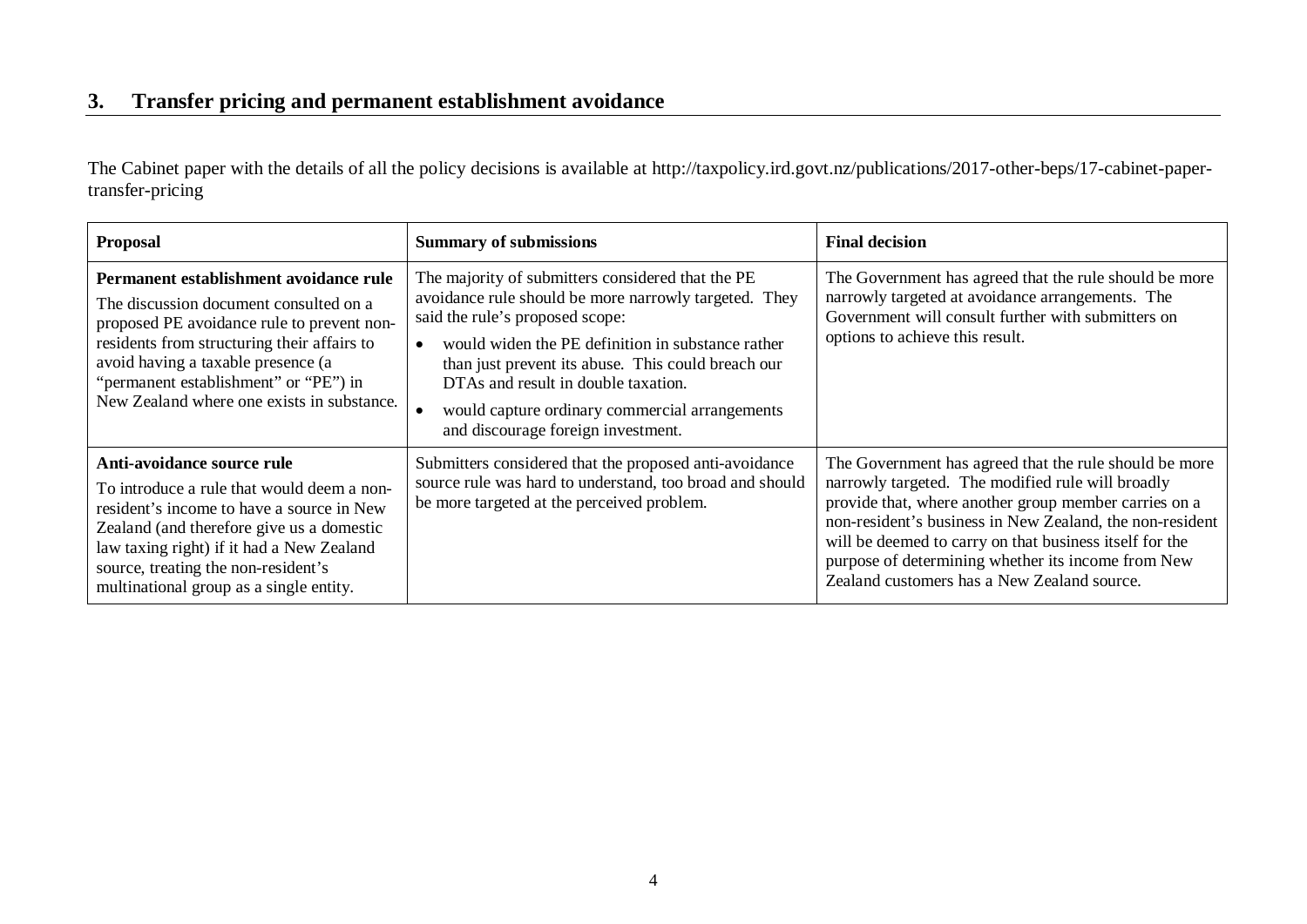| <b>Proposal</b>                                                                                                                                                                                                                                                                                                                                                                                                                                                                                                                                                                                                                                                                                     | <b>Summary of submissions</b>                                                                                                                                                                                                                                                                                                                                                     | <b>Final decision</b>                                                                                                                                                                                                                                                                                                                                                                                                     |
|-----------------------------------------------------------------------------------------------------------------------------------------------------------------------------------------------------------------------------------------------------------------------------------------------------------------------------------------------------------------------------------------------------------------------------------------------------------------------------------------------------------------------------------------------------------------------------------------------------------------------------------------------------------------------------------------------------|-----------------------------------------------------------------------------------------------------------------------------------------------------------------------------------------------------------------------------------------------------------------------------------------------------------------------------------------------------------------------------------|---------------------------------------------------------------------------------------------------------------------------------------------------------------------------------------------------------------------------------------------------------------------------------------------------------------------------------------------------------------------------------------------------------------------------|
| Life insurance<br>The discussion document proposed an<br>amendment to the Income Tax Act 2007 to<br>specifically provide that no deduction is<br>available for the reinsurance of life policies<br>if the premium income on that policy is not<br>taxable in New Zealand (including under a<br>DTA). An amendment to the definition of a<br>FIF was also proposed to specifically<br>provide that New Zealand residents are<br>subject to the FIF rules for any policies that<br>are not subject to New Zealand tax under<br>the life insurance rules or any applicable<br>DTA (currently life policies are not subject<br>to the FIF rules if they are offered or<br>entered into in New Zealand). | Submitters considered that the life insurance proposals<br>represented an unfair and unilateral reconstruction of the<br>tax treatment of life insurance premiums and therefore<br>should not proceed.                                                                                                                                                                            | The Government considers that the proposed reinsurance<br>amendments are necessary to ensure that the rules apply<br>as intended and to protect the tax base. However, as<br>there is little revenue at risk for the FIF amendments and<br>a significant likelihood of accidental non-compliance, the<br>Government has decided that the FIF-related<br>amendments should not proceed.                                    |
| Time bar for transfer pricing<br>To extend the time bar limiting Inland<br>Revenue's ability to adjust a taxpayer's<br>transfer pricing position from four years to<br>seven years.                                                                                                                                                                                                                                                                                                                                                                                                                                                                                                                 | Submitters argued the time bar should remain at four<br>years because:<br>A longer time bar increases uncertainty for taxpayers<br>$\bullet$<br>and could delay the timely resolution of disputes.<br>Other complex areas of tax have a four year time bar.<br>$\bullet$<br>The taxpayer will be at risk of double tax in<br>jurisdictions where the time bar has already passed. | The Government decided that there would be no change<br>to the original proposal. Having a longer time bar for<br>transfer pricing cases is consistent with both Australia<br>and Canada (who also have a special seven year time bar<br>for transfer pricing) and reflects the information<br>asymmetry that exists in transfer pricing cases<br>(especially where taxpayers may hold relevant<br>information offshore). |
| <b>Burden of proof</b><br>To shift the burden of proof onto the<br>taxpayer for transfer pricing matters.                                                                                                                                                                                                                                                                                                                                                                                                                                                                                                                                                                                           | Submitters did not support this proposal and argued that<br>the burden of proof should remain with Inland Revenue.                                                                                                                                                                                                                                                                | The Government has decided that the burden of proof<br>will be shifted onto the taxpayer for transfer pricing<br>matters. This is consistent with both international<br>practice and other taxation matters under New Zealand's<br>tax Acts.                                                                                                                                                                              |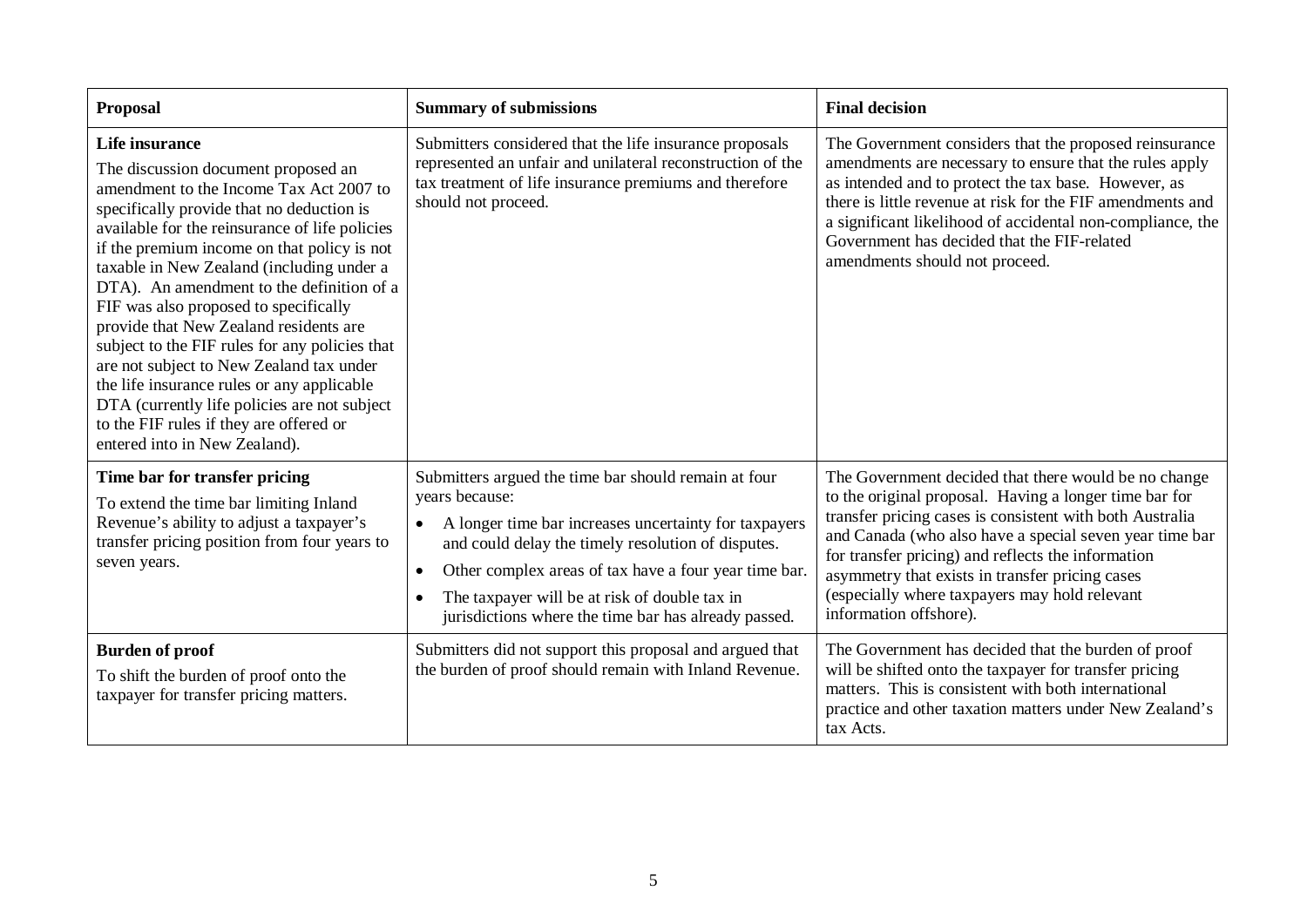| <b>Proposal</b>                                                                                                                                                                                                                                                                                                                                                                                                                                     | <b>Summary of submissions</b>                                                                                                                                                                                                                                                                                                                                                                                                                                                                                                                                                                                                           | <b>Final decision</b>                                                                                                                                                                                                                                                                                                                                                                                                                                                                                                                                                                            |
|-----------------------------------------------------------------------------------------------------------------------------------------------------------------------------------------------------------------------------------------------------------------------------------------------------------------------------------------------------------------------------------------------------------------------------------------------------|-----------------------------------------------------------------------------------------------------------------------------------------------------------------------------------------------------------------------------------------------------------------------------------------------------------------------------------------------------------------------------------------------------------------------------------------------------------------------------------------------------------------------------------------------------------------------------------------------------------------------------------------|--------------------------------------------------------------------------------------------------------------------------------------------------------------------------------------------------------------------------------------------------------------------------------------------------------------------------------------------------------------------------------------------------------------------------------------------------------------------------------------------------------------------------------------------------------------------------------------------------|
| <b>Power of reconstruction</b><br>To introduce a rule giving Inland Revenue<br>the power to reconstruct transfer pricing<br>arrangements which are not commercially<br>rational because they include unrealistic<br>terms that would not be agreed to by<br>unrelated parties. This rule was based on<br>Australia's reconstruction provision.                                                                                                      | Submitters argued that the test for reconstructing a<br>transfer pricing arrangement should align with the<br>OECD's transfer pricing guidelines.                                                                                                                                                                                                                                                                                                                                                                                                                                                                                       | The Government has agreed that the test should be based<br>on the corresponding test in the OECD's transfer pricing<br>guidelines – rather than on the Australian reconstruction<br>provision.                                                                                                                                                                                                                                                                                                                                                                                                   |
| Paying tax upfront<br>To require large multinationals to pay<br>disputed tax upfront.                                                                                                                                                                                                                                                                                                                                                               | Submitters argued that the proposal was unnecessary and<br>should not proceed.                                                                                                                                                                                                                                                                                                                                                                                                                                                                                                                                                          | This proposal will not proceed. Inland Revenue already<br>charges use-of-money interest on tax owing, which<br>provides a sufficient disincentive for multinationals to<br>prolong disputes.                                                                                                                                                                                                                                                                                                                                                                                                     |
| <b>Tax collected from the New Zealand</b><br>member of a multinational group<br>To introduce a rule that would require a<br>New Zealand member of a multinational<br>group to pay tax owed by a related non-<br>resident group.                                                                                                                                                                                                                     | Submitters argued that the proposal should not proceed<br>as it undermines the separate legal identity of corporate<br>subsidiaries and could pose risk assessment and banking<br>covenant issues for lenders.                                                                                                                                                                                                                                                                                                                                                                                                                          | The Government has decided to proceed with the<br>original proposal. However, it has agreed that the rule<br>should only apply if the non-resident fails to pay the tax<br>itself. Also, the rule should only if the New Zealand<br>member and the non-resident are part of the same wholly<br>owned group.                                                                                                                                                                                                                                                                                      |
| <b>Information collection</b><br>The discussion document proposed<br>extending Inland Revenue's information<br>collection powers to allow Inland Revenue<br>to request information held offshore by a<br>related group member. The discussion<br>document also proposed imposing a civil<br>penalty of up to \$100,000 (replacing the<br>current \$12,000 maximum criminal<br>penalty) on taxpayer that failed to provide<br>requested information. | Submitters argued that the information collection<br>proposals should not proceed as the rules were<br>unnecessary in light of enhanced international<br>information sharing protocols (for example, country-by-<br>country reporting), would be unworkable in practice, and<br>would unfairly penalise the New Zealand resident who<br>may not be able to get the information from their<br>multinational group members.<br>Submitters also raised concerns about the new civil<br>penalty, arguing against the increase from \$12,000 to<br>\$100,000 because the New Zealand subsidiary may not<br>control the relevant information. | The Government considers that the information<br>collection powers are necessary to ensure that the<br>multinational group is required to provide Inland<br>Revenue with the information required to determine its<br>tax obligations. There also needs to be appropriate<br>incentives for the multinational to comply with these<br>requests. Further, the consequences of non-compliance<br>with the proposals will be economically borne by the<br>multinational which controls the relevant information.<br>However, the Government has agreed to allow taxpayers<br>to appeal the penalty. |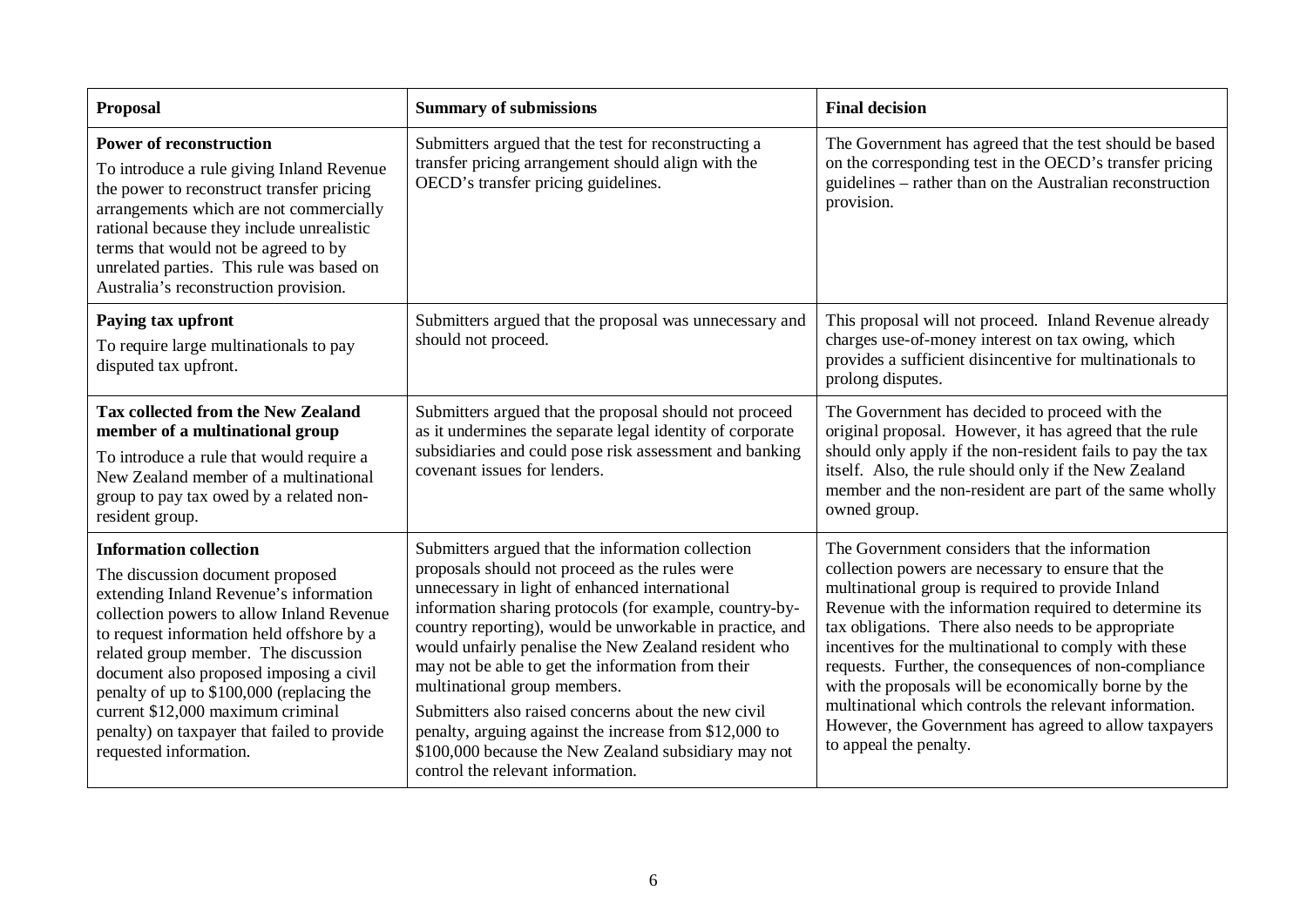# **4. Addressing hybrid mismatch arrangements**

The Cabinet paper with the details of all the policy decisions is available at http://taxpolicy.ird.govt.nz/publications/2017-other-beps/19-cabinet-paperhybrids

<span id="page-9-0"></span>

| <b>Proposal</b>                                                                                                                                                                                                                                                                                                                    | <b>Summary of submissions</b>                                                                                                                                                                                                                                                                                                                                                                                                                                                                                                                               | <b>Final decision</b>                                                                                                                                                                                                                                                                                                                                                                                                                                                                                                                                                              |
|------------------------------------------------------------------------------------------------------------------------------------------------------------------------------------------------------------------------------------------------------------------------------------------------------------------------------------|-------------------------------------------------------------------------------------------------------------------------------------------------------------------------------------------------------------------------------------------------------------------------------------------------------------------------------------------------------------------------------------------------------------------------------------------------------------------------------------------------------------------------------------------------------------|------------------------------------------------------------------------------------------------------------------------------------------------------------------------------------------------------------------------------------------------------------------------------------------------------------------------------------------------------------------------------------------------------------------------------------------------------------------------------------------------------------------------------------------------------------------------------------|
| Scope of rules<br>New Zealand will introduce the full suite of<br>OECD recommendations on hybrid and<br>branch mismatches.                                                                                                                                                                                                         | Some submitters were supportive of New Zealand taking<br>action in line with the OECD hybrids package, but many<br>submitters were in favour of adopting a targeted or<br>phased approach to the OECD hybrids package focused<br>on countering hybrid arrangements that are of most<br>concern to New Zealand.<br>Submitters also argued that the proposals would be<br>complex and would raise the cost of capital in some<br>instances.<br>Some submitters suggested that the rules should<br>incorporate a <i>de minimis</i> to reduce compliance costs. | The Government has decided that the best approach is a<br>comprehensive adoption of the OECD recommendations<br>with suitable modifications for the New Zealand context.<br>The Government does not consider that a general de<br>minimis is needed for the hybrid rules. (Although see<br>below as to the specific <i>de minimis</i> for foreign trusts and<br>limited partnerships.)                                                                                                                                                                                             |
| <b>Foreign trusts</b><br>Foreign trusts will often be a "reverse"<br>hybrid" for the purposes of the hybrids<br>rules and so should be subject to tax in New<br>Zealand in certain circumstances. This<br>would effectively eliminate the current non-<br>taxation of foreign trusts (on foreign<br>sourced income) in most cases. | Submissions argued that foreign trusts are not actually<br>reverse hybrids. It was also argued that the existing tax<br>treatment of foreign trusts is conceptually appropriate<br>and was confirmed to be so by the Shewan Inquiry<br>(Government Inquiry into Foreign Trust Disclosure<br>Rules).                                                                                                                                                                                                                                                         | The Government has decided that foreign trusts will be<br>included within the scope of the rules where their<br>treatment outside of New Zealand means income of the<br>trust is not taxed anywhere in the world.<br>A specific <i>de minimis</i> will be provided such that foreign<br>trusts and limited partnerships are not subject to the rules<br>if their foreign-sourced income does not exceed a certain<br>threshold.<br>The application of this rule will be delayed until<br>1 April 2019 to allow parties affected by this rule more<br>time to assess their options. |